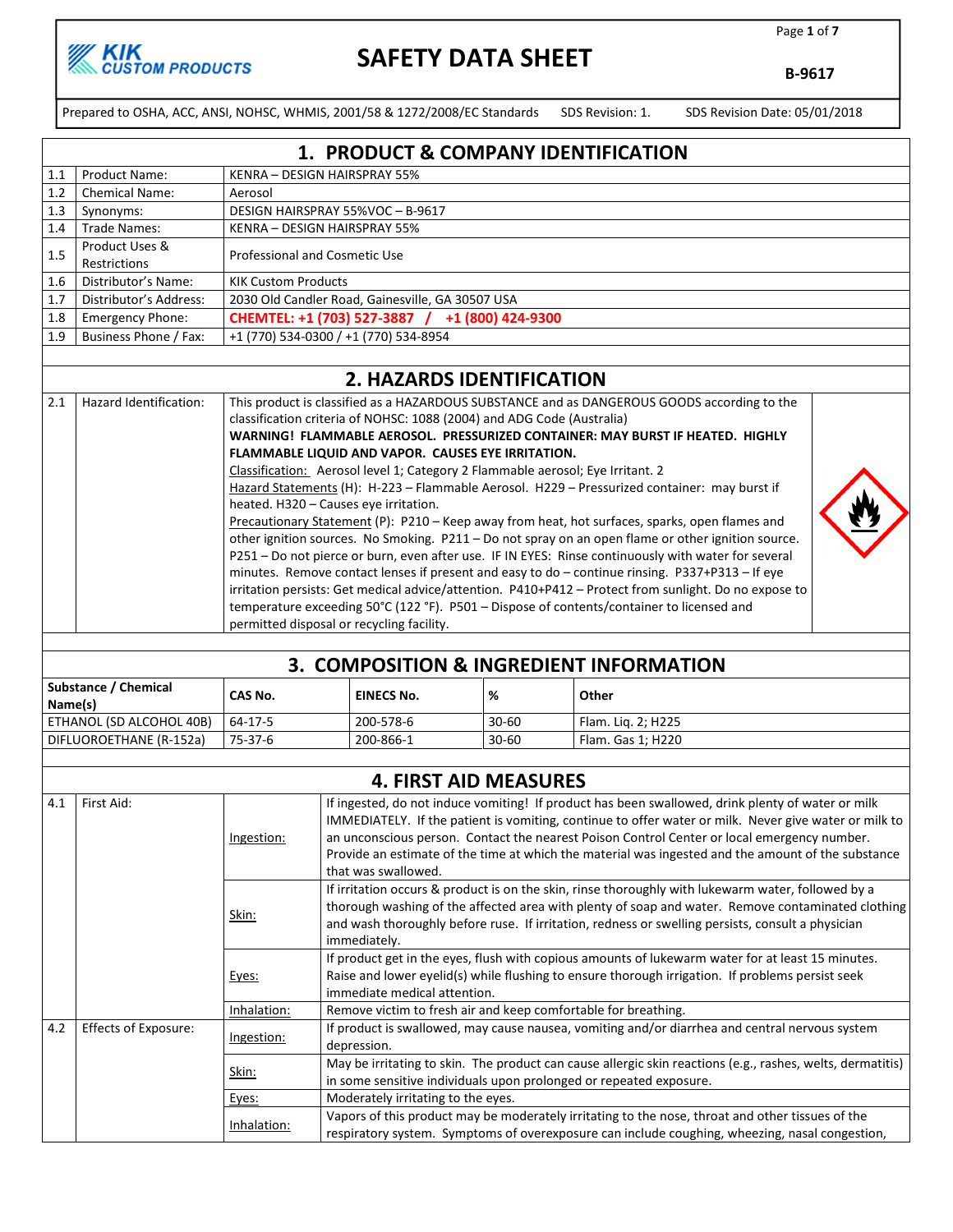

Page 2 of 7

B-9617

|     |                                                 |                                                                                                                                                                                                                                         | Prepared to OSHA, ACC, ANSI, NOHSC, WHMIS, 2001/58 & 1272/2008/EC Standards                                                                                                                                                               | SDS Revision: 1. | SDS Revision Date: 05/01/2018 |   |  |
|-----|-------------------------------------------------|-----------------------------------------------------------------------------------------------------------------------------------------------------------------------------------------------------------------------------------------|-------------------------------------------------------------------------------------------------------------------------------------------------------------------------------------------------------------------------------------------|------------------|-------------------------------|---|--|
|     |                                                 |                                                                                                                                                                                                                                         |                                                                                                                                                                                                                                           |                  |                               |   |  |
|     |                                                 | and difficulty breathing. Inhalation of concentrated vapors can cause nervous system depression<br>(e.g., drowsiness, dizziness, headaches, nausea).                                                                                    |                                                                                                                                                                                                                                           |                  |                               |   |  |
|     |                                                 |                                                                                                                                                                                                                                         |                                                                                                                                                                                                                                           |                  |                               |   |  |
| 4.3 | Symptoms of Overexposure   Ingestion:           |                                                                                                                                                                                                                                         | May cause nausea, vomiting and/or diarrhea and central nervous system depression.                                                                                                                                                         |                  |                               |   |  |
|     |                                                 |                                                                                                                                                                                                                                         | Prolonged contact with skin may result in bleaching and irritation of skin. The product can cause                                                                                                                                         |                  |                               |   |  |
|     |                                                 | Skin:                                                                                                                                                                                                                                   | allergic skin reactions (e.g., rashes, welts, dermatitis) in some sensitive individuals. Symptoms of skin                                                                                                                                 |                  |                               |   |  |
|     |                                                 |                                                                                                                                                                                                                                         | overexposure may include redness, itching, and irritation of affected areas.<br>Overexposure in eyes, may cause redness, itching and watering (risk of serious damage to eyes)                                                            |                  |                               |   |  |
|     |                                                 | Eyes:                                                                                                                                                                                                                                   | Contact may cause mild eye irritation including stinging, watering and redness.                                                                                                                                                           |                  |                               |   |  |
|     |                                                 |                                                                                                                                                                                                                                         | Symptoms of overexposure can include coughing, wheezing, nasal congestion, and difficulty                                                                                                                                                 |                  |                               |   |  |
|     |                                                 | Inhalation:                                                                                                                                                                                                                             | breathing.                                                                                                                                                                                                                                |                  |                               |   |  |
| 4.4 | <b>Acute Health Effects:</b>                    |                                                                                                                                                                                                                                         | Moderate irritation to eyes and skin near affected areas. Additionally, high concentrations of vapors can cause                                                                                                                           |                  |                               |   |  |
|     |                                                 |                                                                                                                                                                                                                                         | drowsiness, dizziness, headaches and nausea.<br>No harmful or chronic health effects are expected to occur from a single accidental ingestion. These ingredients may                                                                      |                  |                               |   |  |
|     |                                                 |                                                                                                                                                                                                                                         | be irritating to skin and mucous membrane of the eye and respiratory system. Overexposure may trigger asthma-like                                                                                                                         |                  |                               |   |  |
| 4.5 | <b>Chronic Health Effects:</b>                  |                                                                                                                                                                                                                                         | symptoms in some sensitive individuals. May also induce skin sensitization and respiratory hypersensitivity. Possible                                                                                                                     |                  |                               |   |  |
|     |                                                 | allergic dermatitis.                                                                                                                                                                                                                    |                                                                                                                                                                                                                                           |                  |                               |   |  |
| 4.6 | Target Organs:                                  | Eyes, skin, respiratory system.                                                                                                                                                                                                         |                                                                                                                                                                                                                                           |                  |                               |   |  |
| 4.7 | <b>Medical Conditions</b>                       |                                                                                                                                                                                                                                         | Acute health hazards may be delayed. Most common symptoms                                                                                                                                                                                 |                  | <b>HEALTH</b>                 | 1 |  |
|     | Aggravated by Exposure                          |                                                                                                                                                                                                                                         | include irritating properties to eyes, respiratory system and skin.                                                                                                                                                                       |                  | <b>FLAMMABILITY</b>           | 3 |  |
|     |                                                 |                                                                                                                                                                                                                                         | Existing dermatological conditions (such as eczema) and respiratory                                                                                                                                                                       |                  | <b>PHYSICAL HAZARDS</b>       | 0 |  |
|     |                                                 | exacerbated.                                                                                                                                                                                                                            | conditions (such as bronchial asthma and/or bronchitis) may be                                                                                                                                                                            |                  | PROTECTIVE EQUIPMENT          | В |  |
|     |                                                 |                                                                                                                                                                                                                                         |                                                                                                                                                                                                                                           |                  | <b>SKIN</b><br><b>EYES</b>    |   |  |
|     |                                                 |                                                                                                                                                                                                                                         |                                                                                                                                                                                                                                           |                  |                               |   |  |
|     |                                                 |                                                                                                                                                                                                                                         | <b>5. FIREFIGHTING MEASURES</b>                                                                                                                                                                                                           |                  |                               |   |  |
| 5.1 | Fire and Explosion Hazards:                     |                                                                                                                                                                                                                                         | Level 1 Aerosol (NFPA 30B). Aerosols may burst at temperatures above 120° F. Cool uninvolved                                                                                                                                              |                  |                               |   |  |
|     |                                                 |                                                                                                                                                                                                                                         | containers to prevent possible bursting. Aerosols may be projectile hazards when bursting. If                                                                                                                                             |                  |                               |   |  |
|     |                                                 | aerosols are bursting, stay clear until bursting is complete. Containers may rupture and release                                                                                                                                        |                                                                                                                                                                                                                                           |                  |                               |   |  |
|     |                                                 | flammable liquids and/or exposed gases if exposed to the heat of fire. Keep containers cool by<br>spraying them with water until the fire has been extinguished.                                                                        |                                                                                                                                                                                                                                           |                  |                               |   |  |
| 5.2 | <b>Extinguishing Methods:</b>                   |                                                                                                                                                                                                                                         | Water Fog, Foam, CO <sub>2</sub> , Dry Chemical                                                                                                                                                                                           |                  |                               |   |  |
| 5.3 | Firefighting Procedures:                        |                                                                                                                                                                                                                                         | As in any fire, wear MSHA/NIOSH approved self-contained breathing apparatus (pressure-                                                                                                                                                    |                  |                               |   |  |
|     |                                                 | demand and full protective gear. Keep containers cool until well after the fire is out. Use water                                                                                                                                       |                                                                                                                                                                                                                                           |                  |                               |   |  |
|     |                                                 | spray to cool fire-exposed surfaces and to protect personnel. Fight fire upwind. Prevent runoff                                                                                                                                         |                                                                                                                                                                                                                                           |                  |                               |   |  |
|     |                                                 | from fire control or dilution from entering sewers, drains, drinking water supply, or any natural                                                                                                                                       |                                                                                                                                                                                                                                           |                  |                               |   |  |
|     |                                                 |                                                                                                                                                                                                                                         | waterway. Firefighters must use full bunker gear including NIOSH-approved positive pressure self-                                                                                                                                         |                  |                               |   |  |
|     |                                                 |                                                                                                                                                                                                                                         | contained breathing apparatus to protect against potential hazardous combustion or                                                                                                                                                        |                  |                               |   |  |
|     | decomposition products and oxygen deficiencies. |                                                                                                                                                                                                                                         |                                                                                                                                                                                                                                           |                  |                               |   |  |
|     |                                                 |                                                                                                                                                                                                                                         |                                                                                                                                                                                                                                           |                  |                               |   |  |
|     |                                                 |                                                                                                                                                                                                                                         | <b>6. ACCIDENTIAL RELEASE MEASURES</b>                                                                                                                                                                                                    |                  |                               |   |  |
| 6.1 | Spills:                                         |                                                                                                                                                                                                                                         | Before cleaning any spill or leak, individuals involved in spill cleanup must wear appropriate Personal Protective                                                                                                                        |                  |                               |   |  |
|     |                                                 | Equipment (PPE).                                                                                                                                                                                                                        |                                                                                                                                                                                                                                           |                  |                               |   |  |
|     |                                                 |                                                                                                                                                                                                                                         | Small spills Wear appropriate personal protective equipment including gloves and protective eyewear. Use a non-<br>combustible material such as vermiculite or sand to soak up the product and place into a container for later disposal. |                  |                               |   |  |
|     |                                                 |                                                                                                                                                                                                                                         |                                                                                                                                                                                                                                           |                  |                               |   |  |
|     |                                                 | Do not use water or a material such as "speedy dry" to soak up material. Sweep up material using non-sparking<br>materials (e.g., plastic brooms, shovels, dustpans) and place into a plastic container or plastic liner within another |                                                                                                                                                                                                                                           |                  |                               |   |  |
|     |                                                 | container.                                                                                                                                                                                                                              |                                                                                                                                                                                                                                           |                  |                               |   |  |
|     |                                                 | Large spills: Keep incompatible materials (e.g., organics such as oil) away from spill. Stay upwind and away from spill or                                                                                                              |                                                                                                                                                                                                                                           |                  |                               |   |  |
|     |                                                 |                                                                                                                                                                                                                                         | release. Isolate immediate hazard area and keep unauthorized personnel out of area. Stop spill or release if it can be                                                                                                                    |                  |                               |   |  |
|     |                                                 |                                                                                                                                                                                                                                         | done with minimal risk. Wear appropriate protective equipment including respiratory protection as conditions                                                                                                                              |                  |                               |   |  |
|     |                                                 | warrant.                                                                                                                                                                                                                                |                                                                                                                                                                                                                                           |                  |                               |   |  |
|     |                                                 |                                                                                                                                                                                                                                         |                                                                                                                                                                                                                                           |                  |                               |   |  |
|     |                                                 |                                                                                                                                                                                                                                         | 7. HANDLING AND STORAGE INFORMATION                                                                                                                                                                                                       |                  |                               |   |  |
| 7.1 | Work & Hygiene                                  |                                                                                                                                                                                                                                         | Do not eat, drink, or smoke while handling this product. Contents under pressure. Handle as to avoid puncturing<br>container(s). When used as intended, no additional protective equipment is necessary. Use chemical goggles if eye      |                  |                               |   |  |
|     | Practices                                       |                                                                                                                                                                                                                                         | contact is possible. Wash unintentional residues with soap and warm water.                                                                                                                                                                |                  |                               |   |  |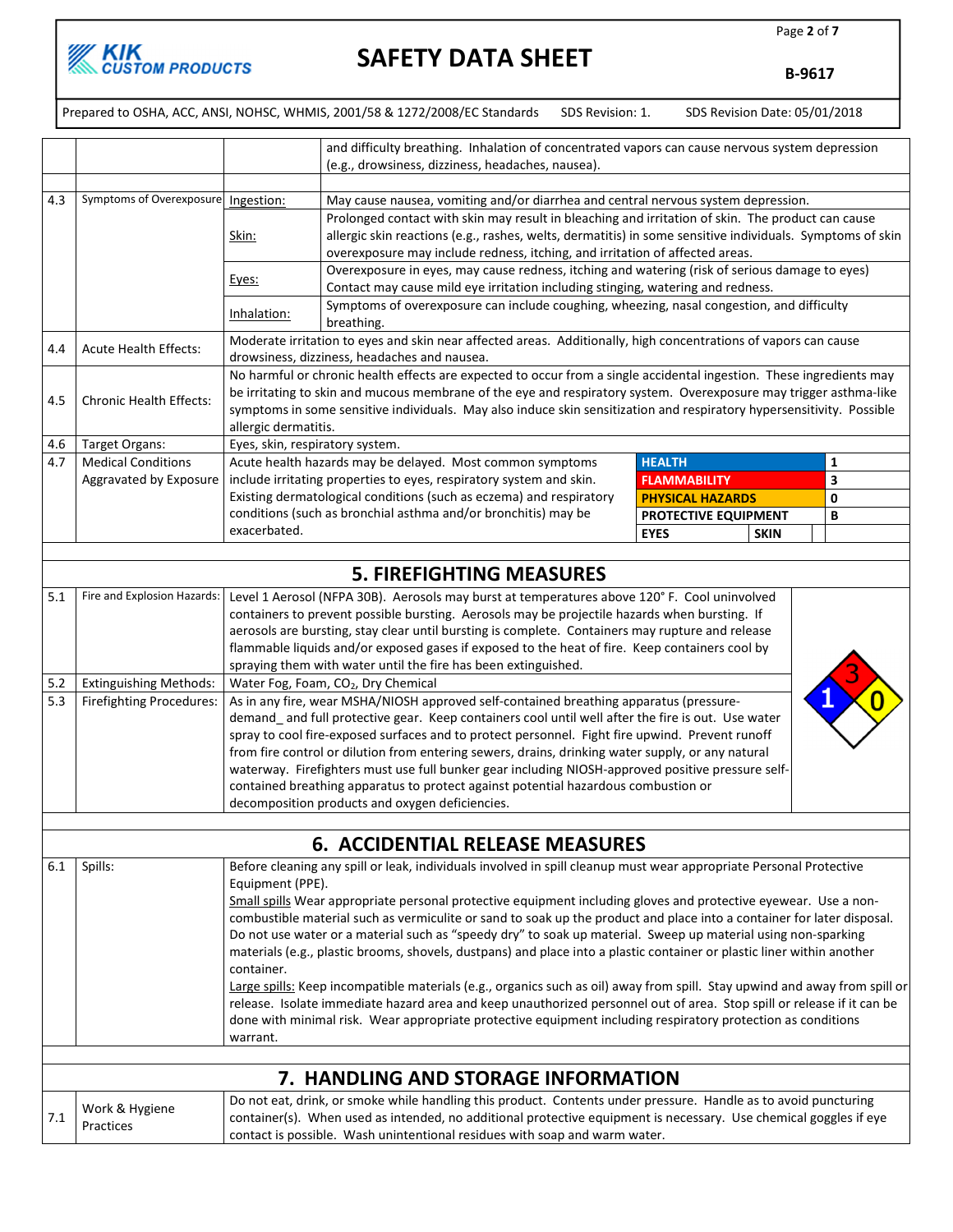

Page 3 of 7

B-9617

Prepared to OSHA, ACC, ANSI, NOHSC, WHMIS, 2001/58 & 1272/2008/EC Standards SDS Revision: 1. SDS Revision Date: 05/01/2018

| 7.2 | Storage and Handling: | Use and store in a cool, dry, well-ventilated location (e.g., local exhaust ventilation, fans) away from heat and direct<br>sunlight. Avoid temperatures above 120 °F. Keep away from incompatible substances. Protect containers from |
|-----|-----------------------|----------------------------------------------------------------------------------------------------------------------------------------------------------------------------------------------------------------------------------------|
|     |                       | physical damage. To avoid unintentional spraying, keep cap in place when not in use. Storage level 2.                                                                                                                                  |
|     | Special Precautions:  | Spilled material may present a slipping hazard if left unattended. Clean all spills promptly.                                                                                                                                          |
|     |                       |                                                                                                                                                                                                                                        |

#### 8. EXPOSURE CONTROLS & PERSONAL PROTECTION

| 8.1 | <b>Exposure Limits:</b>        |                                                                                                                        | <b>ACGIH</b> |             |               | <b>NOHSC</b>   |                |           | <b>OSHA</b> | <b>OTHER</b> |  |
|-----|--------------------------------|------------------------------------------------------------------------------------------------------------------------|--------------|-------------|---------------|----------------|----------------|-----------|-------------|--------------|--|
|     | Ppm ( $mg/m3$ )                | Chemical Name(s)                                                                                                       | <b>TLV</b>   | <b>STEL</b> | <b>ES-TWA</b> | <b>ES-STEL</b> | <b>ES-PEAK</b> | PEL       | <b>STEL</b> | <b>IDLH</b>  |  |
|     |                                | <b>ETHANOL(SD ALCOHOL 40B)</b>                                                                                         | 1000         | 3000        | 1000          | 1800           | <b>NF</b>      | 1000      | 1900        | 3300         |  |
|     |                                | <b>DIFLOROETHANE (R-152a)</b>                                                                                          | 1000         | <b>NA</b>   | 1000          | <b>NA</b>      | <b>NA</b>      | <b>NE</b> | <b>NA</b>   | <b>NA</b>    |  |
| 8.2 | Ventilation &                  | General mechanical (e.g., fans) or natural ventilation is sufficient when this product is in use. Use local or general |              |             |               |                |                |           |             |              |  |
|     | <b>Engineering Controls</b>    | exhaust ventilation to effectively remove and prevent buildup of vapors or mist generated from the handling of this    |              |             |               |                |                |           |             |              |  |
|     |                                | product.                                                                                                               |              |             |               |                |                |           |             |              |  |
| 8.3 | <b>Respiratory Protection:</b> | No special respiratory protection is required under typical circumstances of use or handling.                          |              |             |               |                |                |           |             |              |  |
|     |                                | In instances where dusts of this product are generated, and respiratory protection is needed,                          |              |             |               |                |                |           |             |              |  |
|     |                                | use only protection authorized by 29 CFR §1910.134, applicable U.S. State regulations, or the                          |              |             |               |                |                |           |             |              |  |
|     |                                | Canadian CAS Standard Z94.4-93 and applicable standards of Canadian Provinces, EC member                               |              |             |               |                |                |           |             |              |  |
|     |                                | States, or Australia.                                                                                                  |              |             |               |                |                |           |             |              |  |
| 8.4 | Eye Protection:                | None required under normal conditions of use. Avoid eye contact. Safety glasses should be                              |              |             |               |                |                |           |             |              |  |
|     |                                | used when handling or using large quantities of this product (e.g., $\geq 1$ gallon (3.8 L)).                          |              |             |               |                |                |           |             |              |  |
|     |                                |                                                                                                                        |              |             |               |                |                |           |             |              |  |
| 8.5 | Hand Protection:               | None required under normal conditions of use. However, may cause skin irritation is some                               |              |             |               |                |                |           |             |              |  |
|     |                                | sensitive individuals. When handling large quantities (e.g., $\geq$ 1 gallon (3.8 L)), wear rubber,                    |              |             |               |                |                |           |             |              |  |
|     |                                | nitrile or impervious plastic gloves.                                                                                  |              |             |               |                |                |           |             |              |  |
| 8.6 |                                | No apron required when handling small quantities. When handling large quantities (e.g., $\geq$ 5                       |              |             |               |                |                |           |             |              |  |
|     | <b>Body Protection:</b>        | lbs.), eye wash station and deluge showers should be available. Upon completion of work                                |              |             |               |                |                |           |             |              |  |
|     |                                |                                                                                                                        |              |             |               |                |                |           |             |              |  |
|     |                                | activities involving large quantities of this product, wash any exposed areas thoroughly with                          |              |             |               |                |                |           |             |              |  |
|     |                                | soap and water.                                                                                                        |              |             |               |                |                |           |             |              |  |
|     |                                | 9. PHYSICAL & CHEMICAL PROPERTIES                                                                                      |              |             |               |                |                |           |             |              |  |
|     |                                |                                                                                                                        |              |             |               |                |                |           |             |              |  |
| 9.1 | Appearance:                    | Aerosol, clear misty spray of liquid                                                                                   |              |             |               |                |                |           |             |              |  |
| 9.2 | Odor:                          | Cantaloupe Fragrance                                                                                                   |              |             |               |                |                |           |             |              |  |
| 9.3 | Odor Threshold                 | <b>NA</b>                                                                                                              |              |             |               |                |                |           |             |              |  |
| 9.4 | pH:                            | <b>NA</b>                                                                                                              |              |             |               |                |                |           |             |              |  |
| 9.5 | Melting/Freezing Point         | <b>NA</b>                                                                                                              |              |             |               |                |                |           |             |              |  |

| <b>.</b> . |                                       |                                                                                            |  |  |  |
|------------|---------------------------------------|--------------------------------------------------------------------------------------------|--|--|--|
| 9.5        | Melting/Freezing Point                | NA                                                                                         |  |  |  |
| 9.6        | Initial Boiling Point/                | <b>NA</b>                                                                                  |  |  |  |
|            | <b>Boiling Range:</b>                 |                                                                                            |  |  |  |
| 9.7        | Flashpoint:                           | -30 °F (-34 °C) TCC for propellant only: 35.6 °F (2 °C) EPA method 1010 (concentrate only) |  |  |  |
| 9.8        | Upper/Lower                           | <b>NA</b>                                                                                  |  |  |  |
|            | Flammability limits                   |                                                                                            |  |  |  |
| 9.9        | Vapor Pressure:                       | @ 20 °C (68°F) – Can pressure not to exceed 180 psig @ 55 °C (131 °F) 12.4 bar             |  |  |  |
| 9.10       | <b>Vapor Density</b>                  | >1                                                                                         |  |  |  |
| 9.11       | Relative Density:                     | $0.81 - 0.85$                                                                              |  |  |  |
| 9.12       | Solubility:                           | Soluble                                                                                    |  |  |  |
| 9.13       | <b>Partition Coefficient</b>          | <b>NA</b>                                                                                  |  |  |  |
|            | $(log P_{ow})$ :                      |                                                                                            |  |  |  |
|            | 9.14 Autoignition                     | <b>NA</b>                                                                                  |  |  |  |
|            | Temperature:                          |                                                                                            |  |  |  |
| 9.15       | Decomposition                         | <b>NA</b>                                                                                  |  |  |  |
|            | Temperature.                          |                                                                                            |  |  |  |
| 9.16       | Viscosity:                            | Aerosol at ambient temperature                                                             |  |  |  |
| 9.17       | Other Information:                    | Evaporation Rate >1: Percent Volatile 55%                                                  |  |  |  |
|            |                                       |                                                                                            |  |  |  |
|            | <b>10. STABILITY &amp; REACTIVITY</b> |                                                                                            |  |  |  |
|            | 10.1 Stability:                       | Stable at normal temperatures.                                                             |  |  |  |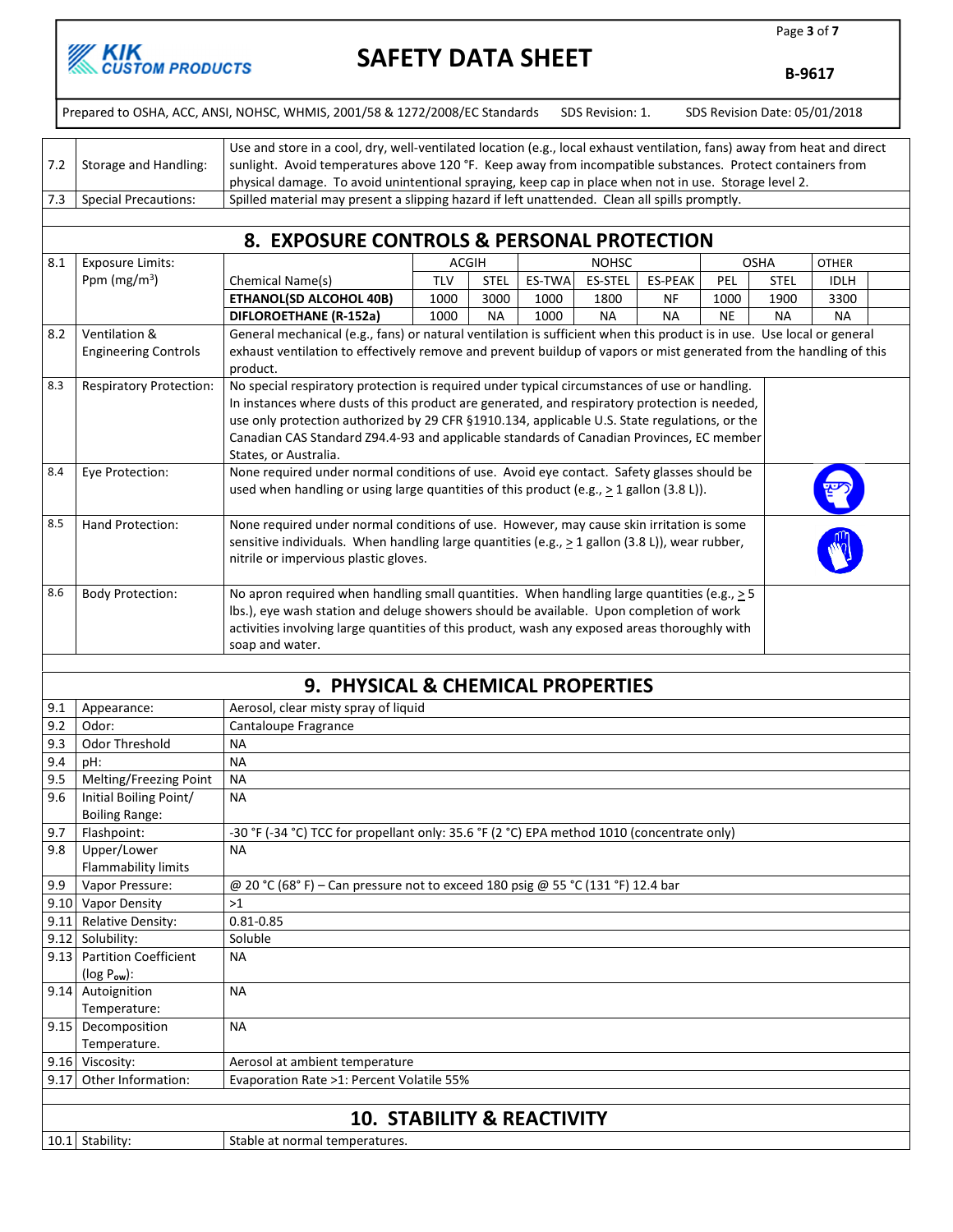

Page 4 of 7

B-9617

|      |                                                                                                                                                      | Prepared to OSHA, ACC, ANSI, NOHSC, WHMIS, 2001/58 & 1272/2008/EC Standards<br>SDS Revision: 1.<br>SDS Revision Date: 05/01/2018 |  |  |  |
|------|------------------------------------------------------------------------------------------------------------------------------------------------------|----------------------------------------------------------------------------------------------------------------------------------|--|--|--|
|      | 10.2 Hazardous                                                                                                                                       |                                                                                                                                  |  |  |  |
|      |                                                                                                                                                      |                                                                                                                                  |  |  |  |
|      | Decomposition<br>Products:                                                                                                                           | Oxides of carbon (CO, $CO2$ ) and sulfur (SO <sub>2</sub> )                                                                      |  |  |  |
|      | 10.3 Hazardous                                                                                                                                       |                                                                                                                                  |  |  |  |
|      |                                                                                                                                                      | Will not occur.                                                                                                                  |  |  |  |
|      | Polymerization:<br>10.4 Conditions to Avoid                                                                                                          | Excessive heat, direct sunlight, flames, heat sources and incompatible substances.                                               |  |  |  |
| 10.5 | Incompatible Substances                                                                                                                              | Mixture with strong acids, alkalis or oxidizers.                                                                                 |  |  |  |
|      |                                                                                                                                                      |                                                                                                                                  |  |  |  |
|      |                                                                                                                                                      | <b>11. TOXICOLOGICAL INFORMATION</b>                                                                                             |  |  |  |
|      | 11.1 Routes of Entry:                                                                                                                                | Inhalation:<br><b>YES</b><br><b>YES</b><br>Ingestion:<br><b>YES</b><br>Absorption                                                |  |  |  |
| 11.2 | <b>Toxicity Data:</b>                                                                                                                                | This product was not tested on animals. Toxicology data, found in scientific literature, is available and not presented in       |  |  |  |
|      |                                                                                                                                                      | this document. Hydrofluorocarbon-152a: LC <sub>50</sub> (inh, 2 h, mouse): 977 g/m <sup>3</sup>                                  |  |  |  |
|      | 11.3 Acute Toxicity:                                                                                                                                 | See Section 4.4                                                                                                                  |  |  |  |
|      | 11.4 Chronic Toxicity:                                                                                                                               | See Section 4.5                                                                                                                  |  |  |  |
|      | 11.5 Suspected Carcinogen:                                                                                                                           | No.                                                                                                                              |  |  |  |
|      | 11.6 Reproductive Toxicity:                                                                                                                          | This product is not reported to cause reproductive toxicity in humans.                                                           |  |  |  |
|      | Mutagenicity:                                                                                                                                        | This product is not reported to produce mutagenic effects in humans.                                                             |  |  |  |
|      | Embryotoxicity:                                                                                                                                      | This product is not reported to produce embryotoxic effects in humans.                                                           |  |  |  |
|      | Teratogenicity:                                                                                                                                      | This product is not report to cause teratogenic effects in humans.                                                               |  |  |  |
|      | Reproductive Toxicity:                                                                                                                               | This product is not report to cause reproductive effects in humans.                                                              |  |  |  |
|      | 11.7   Irritancy of Product:                                                                                                                         | See Section 4.3                                                                                                                  |  |  |  |
|      | 11.8 Biological Exposure                                                                                                                             | NA                                                                                                                               |  |  |  |
|      | Indices:                                                                                                                                             |                                                                                                                                  |  |  |  |
| 11.9 | Physician                                                                                                                                            | Treat symptomatically.                                                                                                           |  |  |  |
|      | Recommendations:                                                                                                                                     |                                                                                                                                  |  |  |  |
|      |                                                                                                                                                      | <b>12. ECOLOGICAL INFORMATION</b>                                                                                                |  |  |  |
|      | 12.1 Environmental Stability:                                                                                                                        | There is no specific data available for this product.                                                                            |  |  |  |
|      | 12.2 Effects on Plants &<br>There is no specific data available for this product.                                                                    |                                                                                                                                  |  |  |  |
|      | Animals<br>12.3 Effects on Aquatic Life:<br>The product itself has not been tested as a whole. There is no specific data available for this product. |                                                                                                                                  |  |  |  |
|      |                                                                                                                                                      |                                                                                                                                  |  |  |  |
|      |                                                                                                                                                      | <b>13. DISPOSAL CONSIDERATIONS</b>                                                                                               |  |  |  |
| 13.1 | Waste Disposal:                                                                                                                                      | Review current local, state and federal laws, codes, statutes and regulations to determine current status and                    |  |  |  |
|      |                                                                                                                                                      | appropriate disposal method for the ingredients listed in Section 2. Any disposal practice must be in compliance with            |  |  |  |
|      |                                                                                                                                                      | local, state and federal laws and regulations. Contact the appropriate agency for specific information. A licensed               |  |  |  |
|      | facility or waste hauler must provide treatment, transport, storage and disposal of hazardous waste.                                                 |                                                                                                                                  |  |  |  |
|      | 13.2 Special Considerations:                                                                                                                         | U.S. EPA Hazardous Waste - Characteristic - Ignitable (D001)                                                                     |  |  |  |
|      |                                                                                                                                                      |                                                                                                                                  |  |  |  |
|      |                                                                                                                                                      | <b>14. TRANSPORTATION INFORMATION</b>                                                                                            |  |  |  |
| 14.1 | 49 CFR (GND):                                                                                                                                        | UN1950, AEROSOLS, 2.1 (LTD QTY, IP VOL < 1.0 L); or                                                                              |  |  |  |
|      |                                                                                                                                                      | CONSUMER COMMODITY, ORM-D (IP VOL < 1.0 L) - until 12/31/2020                                                                    |  |  |  |
|      | 14.2   IATA (AIR)                                                                                                                                    | UN1950, AEROSOLS, FLAMMABLE, 2.1 (LTD QTY, IP VOL < 0.5 L); or                                                                   |  |  |  |
|      |                                                                                                                                                      | ID8000, CONSUMER COMMODITY, ORM-D (IP VOL < 0.5 I=L)                                                                             |  |  |  |
|      | 14.3   IMDG (OCN):<br>14.4 TDGR (Canadian GND):                                                                                                      | UN1950, AEROSOLS, 2.1 (LTD QTY, IP VOL < 1.0 L)<br>UN1950, AEROSOLS, 2.1 (LTD QTY, IP VOL < 1.0 L); or                           |  |  |  |
|      |                                                                                                                                                      | MARK PACKAGE "LIMITED QUANTITY", "LTD QTY", OR "QUANT LTÉE" OR "QUANTITÉ LIMITÉE"                                                |  |  |  |
|      | 14.5 ADR/RID (EU):                                                                                                                                   | UN1950, AEROSOLS, 2.1 (LTD QTY, IP VOL < 1.0 L)                                                                                  |  |  |  |
|      | 14.6 SCT (MEXICO):                                                                                                                                   | UN1950, AEROSOLES, 2.1 (CANTIDAD LIMITADA, IP VOL < 1.0 L)                                                                       |  |  |  |
|      | 14.7   ADGR (AUS):                                                                                                                                   | UN1950, AEROSOLS, 2.1 (LTD QTY, IP VOL < 1.0 L)                                                                                  |  |  |  |
|      |                                                                                                                                                      |                                                                                                                                  |  |  |  |
|      |                                                                                                                                                      | <b>15. REGULATORY INFORMATION</b>                                                                                                |  |  |  |
|      | 15.1 SARA Reporting<br>Requirements:                                                                                                                 | This product does not contain any substance subject to SATA Title III, section 313 reporting requirements.                       |  |  |  |
|      | 15.2 SARA Threshold                                                                                                                                  |                                                                                                                                  |  |  |  |
|      | Planning Quantity:                                                                                                                                   | There are no specific Threshold Planning Quantities for the components of this product.                                          |  |  |  |
|      | 15.3   TSCA Inventory Status:                                                                                                                        | The components of this product are listed on the TSCA Inventory.                                                                 |  |  |  |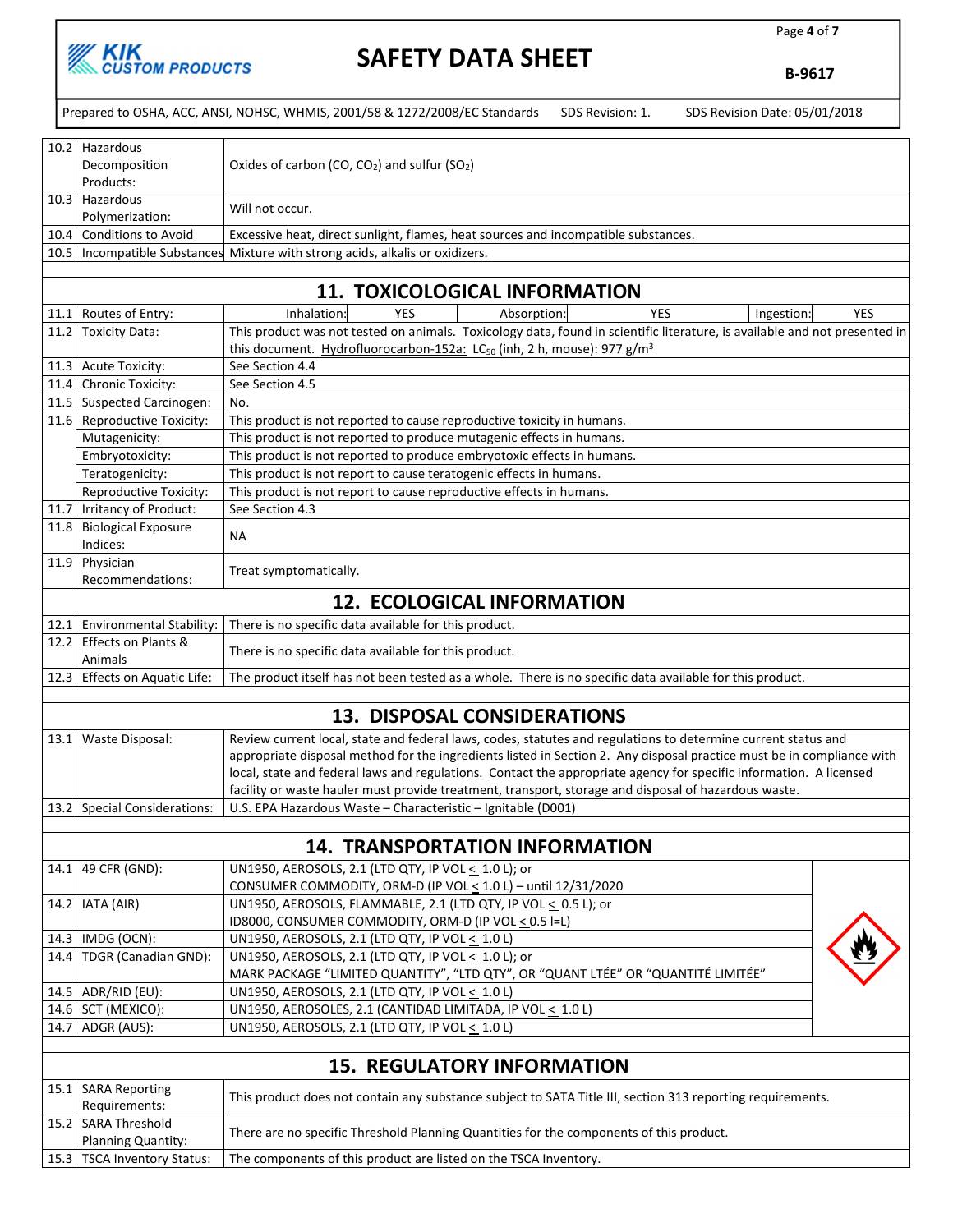

B-9617

|      | Prepared to OSHA, ACC, ANSI, NOHSC, WHMIS, 2001/58 & 1272/2008/EC Standards<br>SDS Revision: 1.<br>SDS Revision Date: 05/01/2018 |                                                                                                                                                                                                                                                                                                                                                                                                                                                                                                                                                                                                                                                                                                                                                                                                                                                                                                                                                                                |  |                                      |  |  |
|------|----------------------------------------------------------------------------------------------------------------------------------|--------------------------------------------------------------------------------------------------------------------------------------------------------------------------------------------------------------------------------------------------------------------------------------------------------------------------------------------------------------------------------------------------------------------------------------------------------------------------------------------------------------------------------------------------------------------------------------------------------------------------------------------------------------------------------------------------------------------------------------------------------------------------------------------------------------------------------------------------------------------------------------------------------------------------------------------------------------------------------|--|--------------------------------------|--|--|
|      | 15.4 CERCLA Reportable<br>Quantity (RQ):                                                                                         | Ethanol: 2270 kg; 5000 lbs.                                                                                                                                                                                                                                                                                                                                                                                                                                                                                                                                                                                                                                                                                                                                                                                                                                                                                                                                                    |  |                                      |  |  |
|      | 15.5 Other Federal<br>Requirements:                                                                                              | This product complies with the appropriate sections of the Food and Drug Administration's 21 CFR Subchapter G.<br>(Cosmetics)                                                                                                                                                                                                                                                                                                                                                                                                                                                                                                                                                                                                                                                                                                                                                                                                                                                  |  |                                      |  |  |
|      | 15.6 Other Canadian<br>Regulations:                                                                                              | This product has been classified according to the hazard criteria of the CPR and the SDS contains all of<br>the information required by the CPR. The components of the product are listed on the DSL/NDSL.<br>None of the components of this product are listed on the Priorities Substance List. WHMIS Class B5<br>(Flammable Aerosol)                                                                                                                                                                                                                                                                                                                                                                                                                                                                                                                                                                                                                                        |  |                                      |  |  |
|      | 15.7 State Regulatory<br>Information:                                                                                            | Ethanol is found on the following state criteria lists: Florida Toxic Substances List (FL), Massachusetts Hazardous<br>Substances List (MA), Pennsylvania Right-to-Know list (PA), Minnesota Hazardous Substances List (MN), New Jersey<br>Right-to-Know List (NJ).<br>Difluoroethane can be found on the following state criteria lists: MA and NJ.<br>No other ingredients of this product, present in a concentration of 1.0% or greater, are listed on any of the following<br>state criteria lists: California Proposition 65 (CA65), Delaware Air Quality Management List (DE), Florida Toxic<br>Substances List (FL), Massachusetts Hazardous Substances List (MA), Michigan Critical Substances List (MI), Minnesota<br>Hazardous Substances List (MN), New Jersey Right-to-Know List (NJ), New York Hazardous Substances List (NY),<br>Pennsylvania Right-to-Know List (PA), Washington Permissible Exposures List (WA), Wisconsin Hazardous Substances<br>List (WI). |  |                                      |  |  |
|      | 15.8 Other Requirements:                                                                                                         | The primary components of this product are listed in Annex I of EU Directive 67/548/EEC:<br>Ethanol: Flammable (F). Risk Phrases ®: 11 - Flammable. Safety Phrases (S): 2-7-16 - Keep out of<br>reach of children. Keep container tightly closed. Keep away from sources of ignition - No smoking.                                                                                                                                                                                                                                                                                                                                                                                                                                                                                                                                                                                                                                                                             |  |                                      |  |  |
|      |                                                                                                                                  | <b>16. OTHER INFORMATION</b>                                                                                                                                                                                                                                                                                                                                                                                                                                                                                                                                                                                                                                                                                                                                                                                                                                                                                                                                                   |  |                                      |  |  |
| 16.1 | Other Information:                                                                                                               | WARNING! FLAMMABLE AEROSOL. PRESSURIZED CONTAINER: MAY BURST IF HEATED, HIGHLY FLAMMABLE LIQUID<br>AND VAPOR. CAUSES EYE IRRITATION. Keep away from heat, hot surfaces, sparks open flames and other ignition<br>sources. No Smoking. Do not spray on an open flame or other ignition source. Do not pierce or burn, even after use.<br>Avoid breathing vapor/spray. Wash thoroughly with soap and water after handling. Use only in a well ventilated area.<br>Wear eye protection. Protect from sunlight. Do not expose to temperature exceeding 50 °C (122 °F). IF INHALED:<br>Remove person to fresh air and keep comfortable for breathing. IF IN EYES: Rinse cautiously with water for several<br>minutes. Remove contact lenses if present and easy to do. Continue rinsing. If eye irritation persists: Get medical<br>advice/attention. KEEP OUT OF REACH OF CHILDREN.                                                                                                |  |                                      |  |  |
|      | 16.2 Terms & Definitions:                                                                                                        | See last page of this Safety Data Sheet.                                                                                                                                                                                                                                                                                                                                                                                                                                                                                                                                                                                                                                                                                                                                                                                                                                                                                                                                       |  |                                      |  |  |
|      | 16.3 Disclaimer:                                                                                                                 | This Safety Data Sheet is offered pursuant to OSHA's Hazard Communication Standard, 29 CFR §1910.1200. Other<br>government regulations must be reviewed for applicability to this product. To the base of KIK Custom Product's<br>knowledge, the information contained herein is reliable and accurate as of this date; however, accuracy, suitability or<br>complete=ness are not guaranteed and no warranties of any type, either expressed or implied, are provided. The<br>information contained herein relates only to the specific product(s). If this product(s) is combined with other materials,<br>all component properties must be considered. Data may be changed from time to time. Be sure to consult the latest<br>edition.                                                                                                                                                                                                                                     |  |                                      |  |  |
|      | 16.4 Prepared By:                                                                                                                | <b>KIK Custom Products</b><br>2030 Old Candler Road<br>Gainesville, GA 30507 USA<br>Tel: +1 (770) 534-0300<br>Fax: +1 (770) 534-8954<br>http://www.kikcorp.com                                                                                                                                                                                                                                                                                                                                                                                                                                                                                                                                                                                                                                                                                                                                                                                                                 |  | <b>KIK</b><br><i>CUSTOM PRODUCTS</i> |  |  |

Page 5 of 7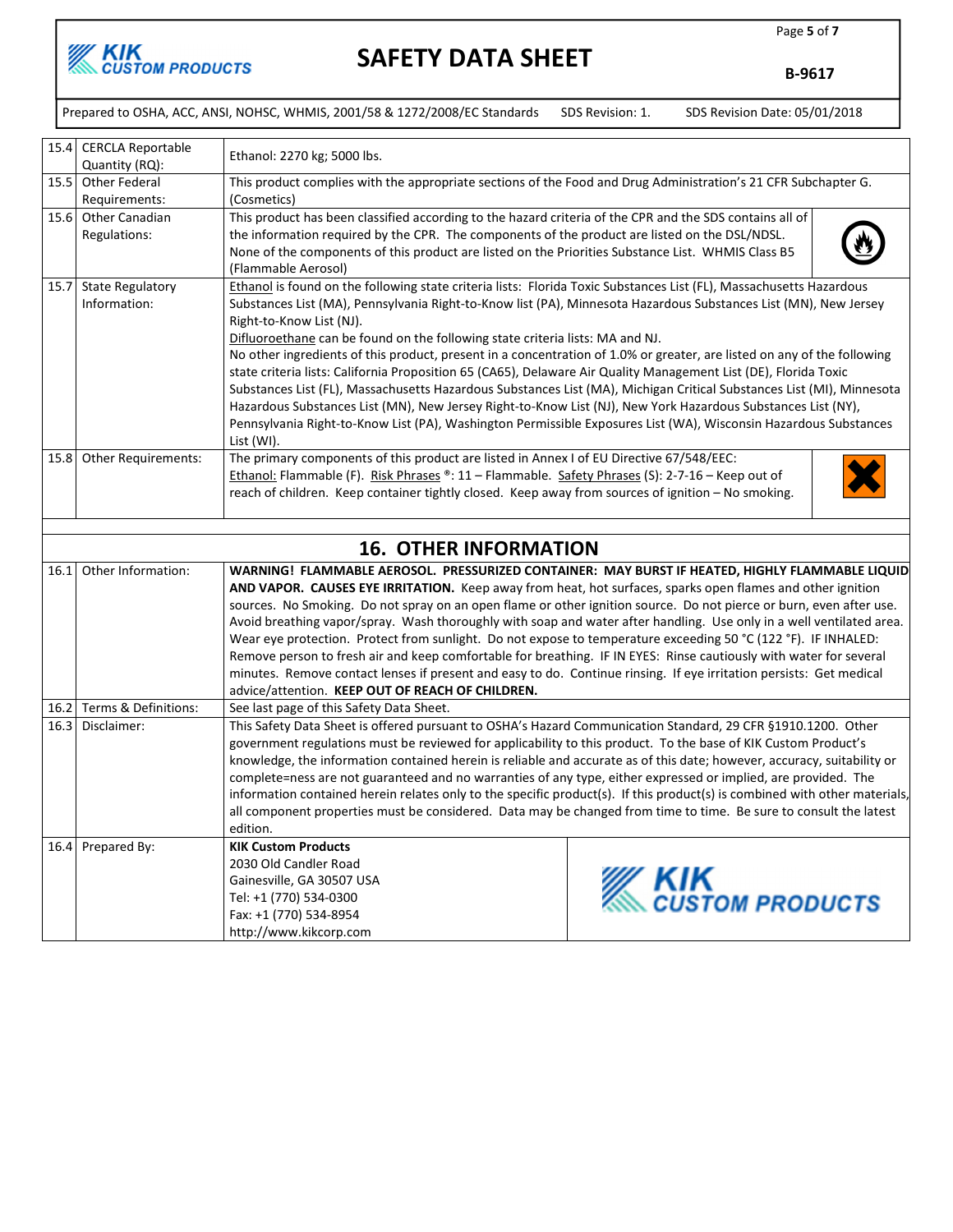

Page 6 of 7

B-9617

Prepared to OSHA, ACC, ANSI, NOHSC, WHMIS, 2001/58 & 1272/2008/EC Standards SDS Revision: 1. SDS Revision Date: 05/01/2018